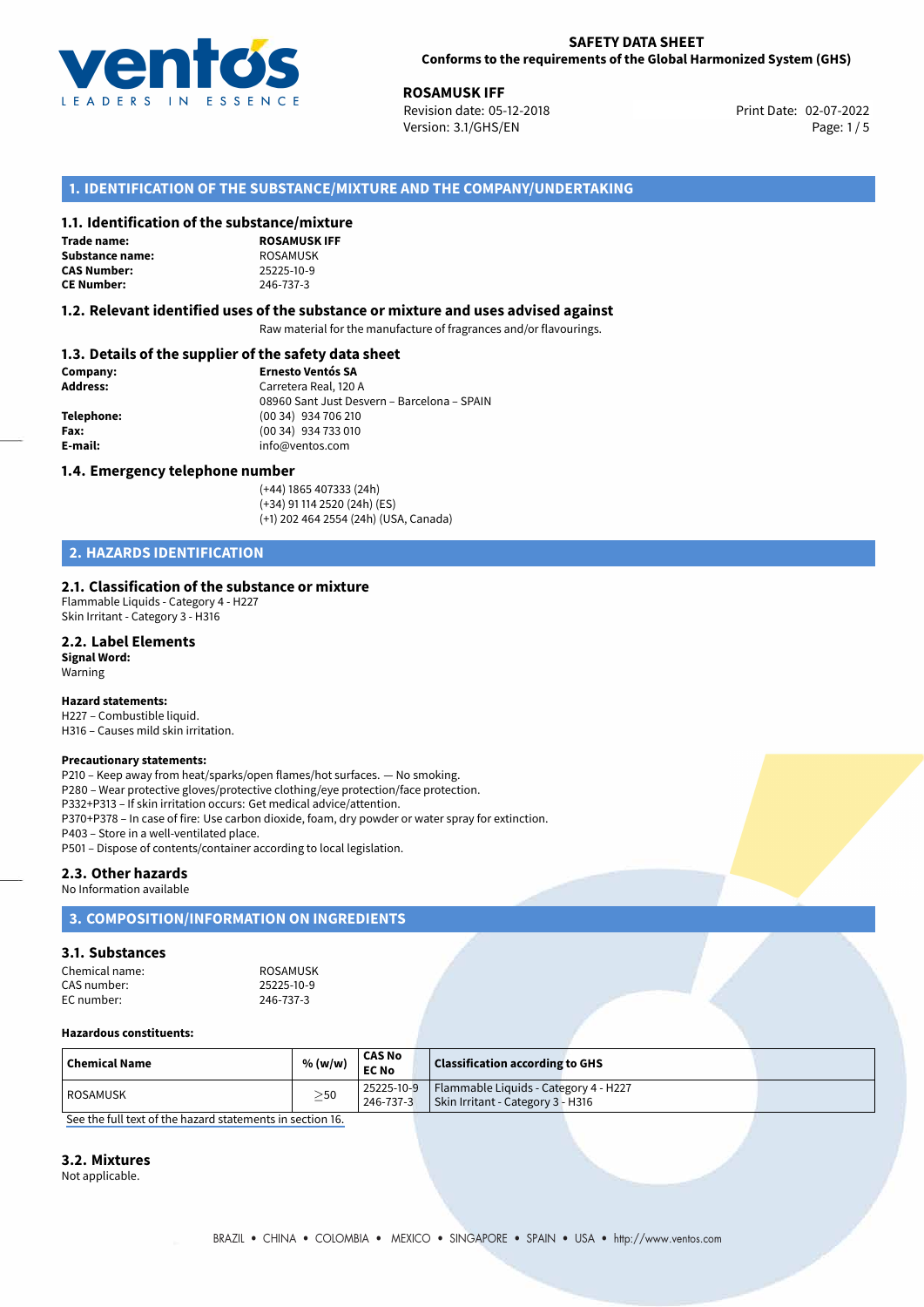

**ROSAMUSK IFF**<br>Revision date: 05-12-2018 **Revision date: 02-07-2022** Revision date: 05-12-2018 Version: 3.1/GHS/EN Page: 2 / 5

## **4. FIRST-AID MEASURES**

### **4.1. Description of necessary first aid measures**

| Ingestion:    | Rinse mouth with water.<br>Obtain medical advice.<br>Keep at rest. Do not induce vomiting.                                                           |
|---------------|------------------------------------------------------------------------------------------------------------------------------------------------------|
| Eye contact:  | In case of contact with eyes, rinse immediately with plenty of water for at least 15 minutes and seek medical advice.                                |
| Inhalation:   | Remove person to fresh air and keep at rest.<br>Seek immediate medical advice.                                                                       |
| Skin contact: | Take off immediately all contaminated clothing.<br>Thoroughly wash affected skin with soap and water.<br>Seek medical attention if symptoms persist. |

### **4.2. Most important symptoms and effects, both acute and delayed** No information available.

# **4.3. Indication of any immediate medical attention and special treatment needed**

No information available.

# **5. FIRE-FIGHTING MEASURES**

## **5.1. Extinguishing Media**

Water spray, carbon dioxide, dry chemical powder or appropriate foam. For safety reasons do not use full water jet.

### **5.2. Special hazards arising from the substance or mixture**

Known or Anticipated Hazardous Products of Combustion: Emits toxic fumes under fire conditions.

## **5.3. Advice for firefighters**

High temperatures can lead to high pressures inside closed containers. Avoid inhalation of vapors that are created. Use appropriate respiratory protection. Do not allow spillage of fire to be poured into drains or watercourses. Wear self-contained breathing apparatus and protective clothing.

# **6. ACCIDENTAL RELEASE MEASURES**

### **6.1. Personal precautions, protective equipment and emergency procedures**

Evacuate surronding areas. Ensure adequate ventilation. Keep unnecessary and unprotected personnel from entering. Do not breathe vapor/spray. Avoid contact with skin and eyes. Information regarding personal protective measures: see section 8.

### **6.2. Environmental precautions**

To avoid possible contamination of the environment, do not discharge into any drains, surface waters or groundwaters.

### **6.3. Methods and materials for containment and cleaning up**

Cover with an inert, inorganic, non-combustible absorbent material (e.g. dry-lime, sand, soda ash). Place in covered containers using non-sparking tools and transport outdoors. Avoid open flames or sources of ignition (e.g. pilot lights on gas hot water heater). Ventilate area and wash spill site after material pickup is complete.

### **6.4. Reference to other sections**

Information regarding exposure controls, personal protection and disposal considerations can be found in sections 8 and 13.

# **7. HANDLING AND STORAGE**

### **7.1. Precautions for safe handling**

Do not store or handle this material near food or drinking water. Do not smoke. Avoid contact with the eyes, skin and clothing. Wear protective clothing and use glasses. Observe the rules of safety and hygiene at work. Keep in the original container or an alternative made from a compatible material.

### **7.2. Conditions for safe storage, including any incompatibilities**

Store in tightly closed and preferably full containers in a cool, dry and ventilated area, protected from light. Keep away from sources of ignition (e.g. hot surfaces, sparks, flame and static discharges). Keep away from incompatible materials (see section 10).

### **7.3. Specific end use(s)**

No information available.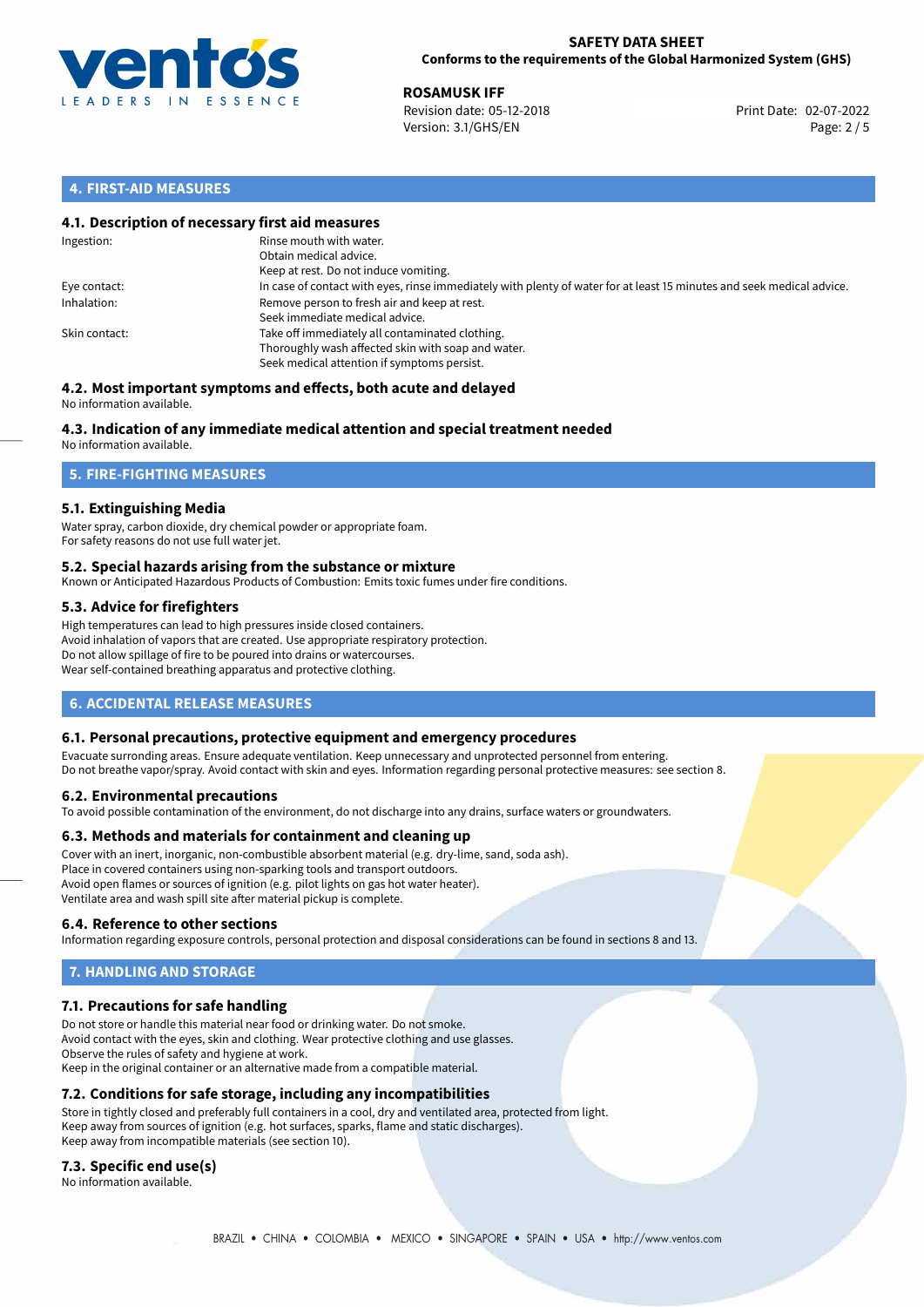

**ROSAMUSK IFF**<br>
Revision date: 05-12-2018 **Print Date: 02-07-2022** Version: 3.1/GHS/EN Page: 3 / 5

# **8. EXPOSURE CONTROLS AND PERSONAL PROTECTION**

### **8.1. Control parameters**

Components with occupational exposure limits: None known.

### **8.2. Exposure controls**

Measures should be taken to prevent materials from being splashed into the body. Provide adequate ventilation, according to the conditions of use. Use a mechanical exhaust if required.

### **8.3. Individual protection measures, such as personal protective equipment**

| Eye/Face protection:             | Chemical safety goggles are recommended. Wash contaminated goggles before reuse.                                                            |
|----------------------------------|---------------------------------------------------------------------------------------------------------------------------------------------|
| Hand Protection:                 | Chemical-resistant gloves are recommended. Wash contaminated gloves before reuse.                                                           |
| Body protection:                 | Personal protective equipment for the body should be selected based on the task being performed and the risks                               |
|                                  | involved.                                                                                                                                   |
| <b>Respiratory Protection:</b>   | In case of insufficient ventilation, use suitable respiratory equipment.                                                                    |
| Environmental exposure controls: | Emissions from ventilation or process equipment should be checked to ensure they comply with environmental<br>protection legislation.       |
|                                  | In some cases, filters or engineering modifications to the process equipment will be necessary to reduce emissions to<br>acceptable levels. |

# **9. PHYSICAL AND CHEMICAL PROPERTIES**

### **9.1. Information on basic physical and chemical properties**

| Appearance:                            | Liguid                         |
|----------------------------------------|--------------------------------|
| Colour:                                | Conforms to standard           |
| Odour:                                 | Conforms to standard           |
| Odour theshold:                        | Not determined                 |
| pH:                                    | Not determined                 |
| Melting point/freezing point:          | Not determined                 |
| Boling point/boiling range:            | Not determined                 |
| Flash point:                           | 88 °C                          |
| Evaporation rate:                      | Not determined                 |
| Flammability:                          | Not determined                 |
| Lower flammability/Explosive limit:    | Not determined                 |
| Upper flammability/Explosive limit:    | Not determined                 |
| Vapour pressure:                       | $0,04$ mm Hg (25 $^{\circ}$ C) |
| Vapour Density:                        | Not determined                 |
| Density:                               | 0,923 - 0,933 g/mL (20°C)      |
| Relative density:                      | $0,923 - 0,933$ (20°C)         |
| Water solubility:                      | <b>INSOLUBLE IN WATER</b>      |
| Solubility in other solvents:          | SOLUBLE IN ETHANOL             |
| Partition coefficient n-octanol/water: | Not determined                 |
| Auto-ignition temperature:             | Not determined                 |
| Decomposition temperature:             | Not determined                 |
| Viscosity, dynamic:                    | Not determined                 |
| Viscosity, kinematic:                  | Not determined                 |
| Explosive properties:                  | Not determined                 |
| Oxidising properties:                  | Not determined                 |
|                                        |                                |

# **10. STABILITY AND REACTIVITY**

### **10.1. Reactivity**

No hazardous reactions if stored and handled as prescribed/indicated.

### **10.2. Chemical stability**

The product is stable if stored and handled as prescribed/indicated.

### **10.3. Possibility of hazardous reactions**

No hazardous reactions if stored and handled as prescribed/indicated.

### **10.4. Conditions to Avoid**

Conditions to Avoid: Excessive heat, flame or other ignition sources.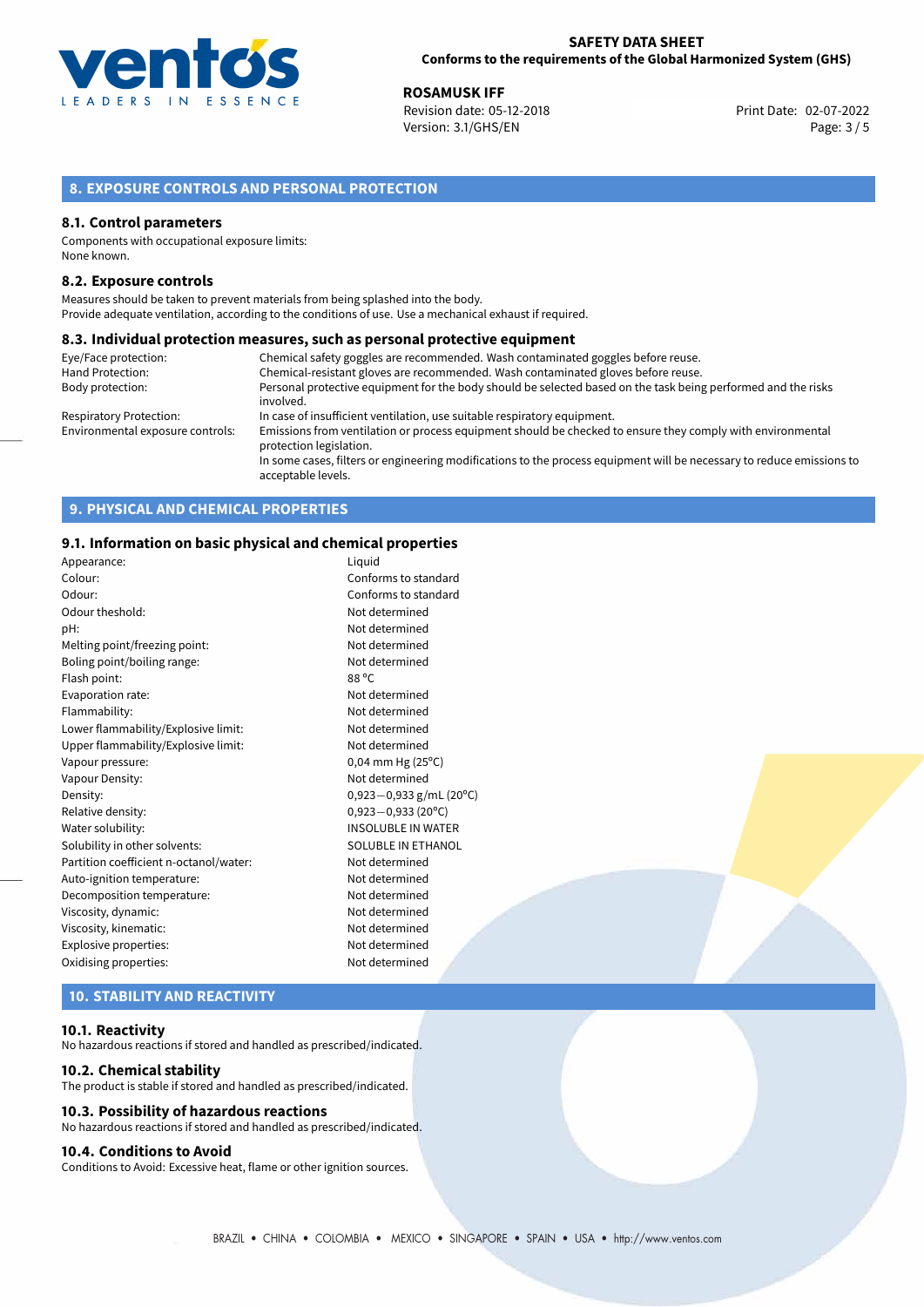

**ROSAMUSK IFF**<br>
Revision date: 05-12-2018<br> **Revision date: 05-12-2018** Revision date: 05-12-2018 Version: 3.1/GHS/EN Page: 4 / 5

### **10.5. Incompatible materials**

Avoid contact with strong acids and bases and oxidizing agents.

### **10.6. Hazardous decomposition products**

During combustion may form carbon monoxide and unidentified organic compounds.

# **11. TOXICOLOGICAL INFORMATION**

| <b>Acute toxicity</b>             | Based on the data available, the criteria for classification are not met. |
|-----------------------------------|---------------------------------------------------------------------------|
| <b>Skin corrosion/irritation</b>  | Causes mild skin irritation.                                              |
| Serious eye damage/irritation     | Based on the data available, the criteria for classification are not met. |
| Respiratory or skin sensitisation | Based on the data available, the criteria for classification are not met. |
| <b>Germ cell mutagenicity</b>     | Based on the data available, the criteria for classification are not met. |
| Carcinogenicity                   | Based on the data available, the criteria for classification are not met. |
| <b>Reproductive toxicity</b>      | Based on the data available, the criteria for classification are not met. |
| <b>STOT-single exposure</b>       | Based on the data available, the criteria for classification are not met. |
| <b>STOT-repeated exposure</b>     | Based on the data available, the criteria for classification are not met. |
| <b>Aspiration hazard</b>          | Based on the data available, the criteria for classification are not met. |

### **12. ECOLOGICAL INFORMATION**

### **12.1. Toxicity**

### **Assessment:**

Based on the data available, the criteria for classification are not met. **Experimental/calculated data:** No information available.

### **12.2. Degradability**

No information available.

### **12.3. Bioaccumulative potential**

No information available.

### **12.4. Soil mobility**

No information available.

# **12.5. Other adverse effects**

See also sections 6, 7, 13 and 15 Do not allow to get into waste water or waterways.

### **13. DISPOSAL CONSIDERATIONS**

### **13.1. Waste treatment methods**

Dispose of in accordance with national and local environmental regulations.

## **14. TRANSPORT INFORMATION**

|                                    | <b>ADR/RID/ADN</b>                | <b>IMDG</b>                       | <b>IATA-ICAO</b>                  |
|------------------------------------|-----------------------------------|-----------------------------------|-----------------------------------|
| 14.1. UN Number                    | Not classified as hazardous goods | Not classified as hazardous goods | Not classified as hazardous goods |
| 14.2. UN Proper Shipping Name      | Not applicable                    | Not applicable                    | Not applicable                    |
| 14.3. Transport Hazard Class(es)   | Not applicable                    | Not applicable                    | Not applicable                    |
| 14.4. Packing Group                | Not applicable                    | Not applicable                    | Not applicable                    |
| $\mid$ 14.5. Environmental hazards | No                                | No.                               | No                                |
| Additional information             |                                   |                                   |                                   |

### **14.6 Special precautions for user**

None known

# **14.7. Transport in bulk according to Annex II of MARPOL 73/78 and the IBC Code**

No information available

# **15. REGULATORY INFORMATION**

**15.1. Safety, health and environmental regulations/legislation specific for the substance or mixture** No information available